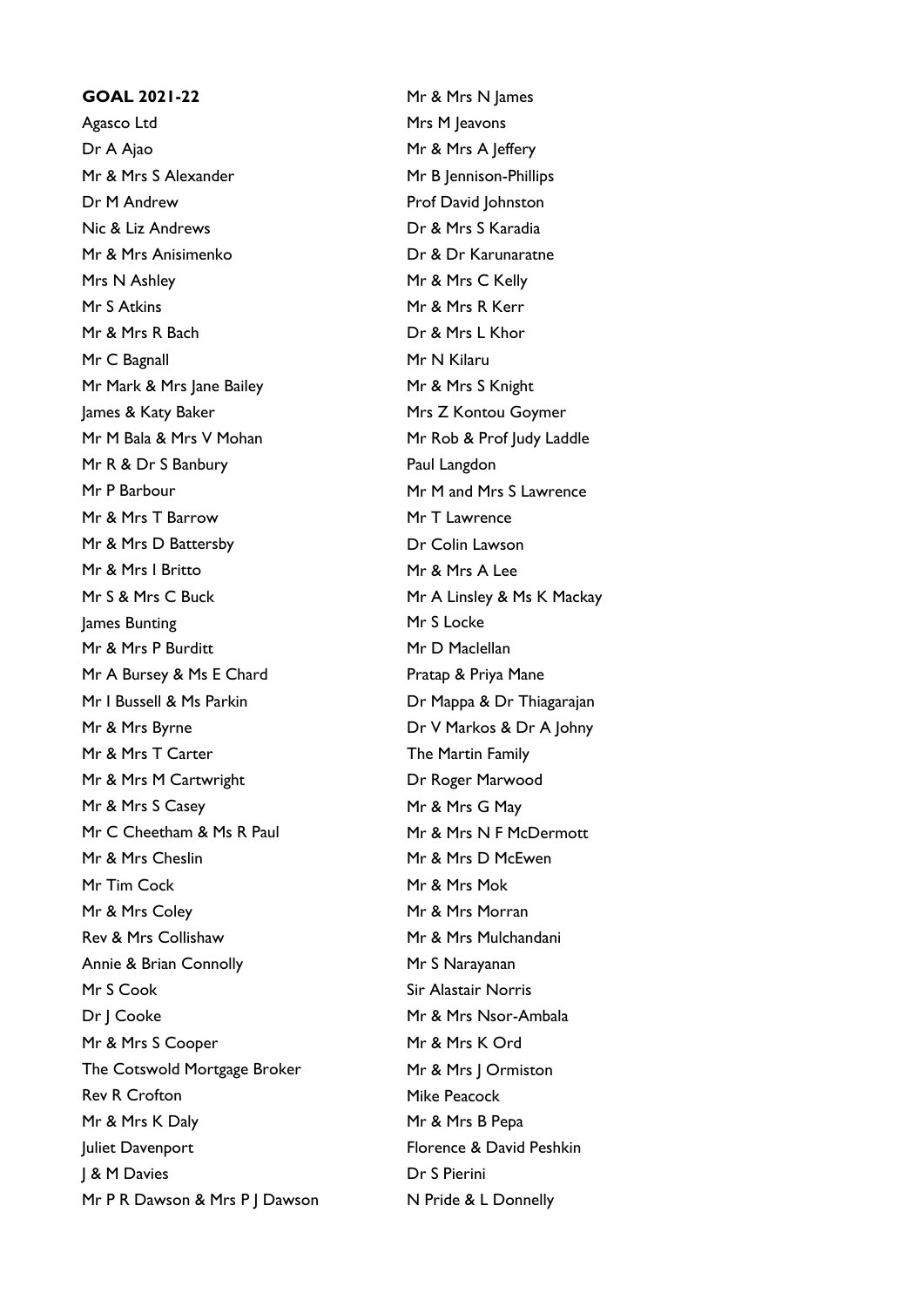Mrs D Devlin Mr & Mrs H | Pynn Kangzhen Dong **Dr Jaydip Raut & Mrs Saheen Parveen** Mr & Mrs S Donga **Iain & Louise Rayner** Mr & Mrs Dovey Sharon Rimmer Mr A Dowie **Peter D Roberts** Mrs A Ellard Mrs A Ellard Mrs A Ellard Mr G Dyer Dr & Mrs N Ryan Mr R Ellicott Mr & Mrs Sarup Dr Chris Elliot & Mrs Victoria Elliot Mrs N Scrivens Mr & Mrs C Elliott **Dr Sepulveda & Dr Djakovic** Mr & Mrs H Fea The Sharma Family Drs S & S | Fearn Mrs C Shaw Mr & Mrs Flackett **Dr Rajiv & Mrs Neelam Singh** Mr & Mrs S Fortnam Jason Smerdon & Jane Hutchison Catherine & Michael Foster Mr G Smith Mr & Mrs French Mrs S Smith Mr R K Gadepalli Mr & Mrs South Mr & Mrs Yogananth Ganesan Mr & Mrs Spence Mr S Gibson & Ms H Divett Simon & Noriko Spencer Mr J & Mrs T Gilchrist Mr and Mrs J Spreckley Mr & Mrs Giles Mr & Mrs B Stevens Mr & Mrs Gomes Mr & Mrs M J Stevenson Mr S & Mrs | Govil Bryan Stiles & Alison Everest Dr & Mrs A Green Mr R Stroud Mrs A Hall Mr & Mrs B Tallis Dr Keith Hannabuss Mr B Thomas Mr & Mrs Harcourt Miss R Thorpe Joanna Hargreaves **John & Jude Turner** Mr & Mrs P Harper Dr V Tran & Dr L Tran Mr & Mrs Hashim Dr & Mrs Amiad Uppal Mr & Mrs C Hayes Mr & Mrs V Vemulapalli Mr K Heard Mrs H Viney Mr Vinayak and Mrs Nagaratna Hegde Mr & Mrs Y Wang Mr & Mrs Hewett **Paul & Cicely Waterson** Mr I Hill-Tout **Mr & Mr & Mrs W Watts** Mr M Holtham Mr & Mrs Wayt Mrs H Hooper Mr & Mrs Whybrew Mr & Mrs | Hopper The Wilkins family Mrs C Hordern The Wiseman family Mr T Howard Mr Richard D D Woolley Mr & Mrs S Illingworth The Wrigley Family Mrs L Ivanova Mrs J Yesudhasan Mr & Mrs Jacobs Dr & Mrs Yuen